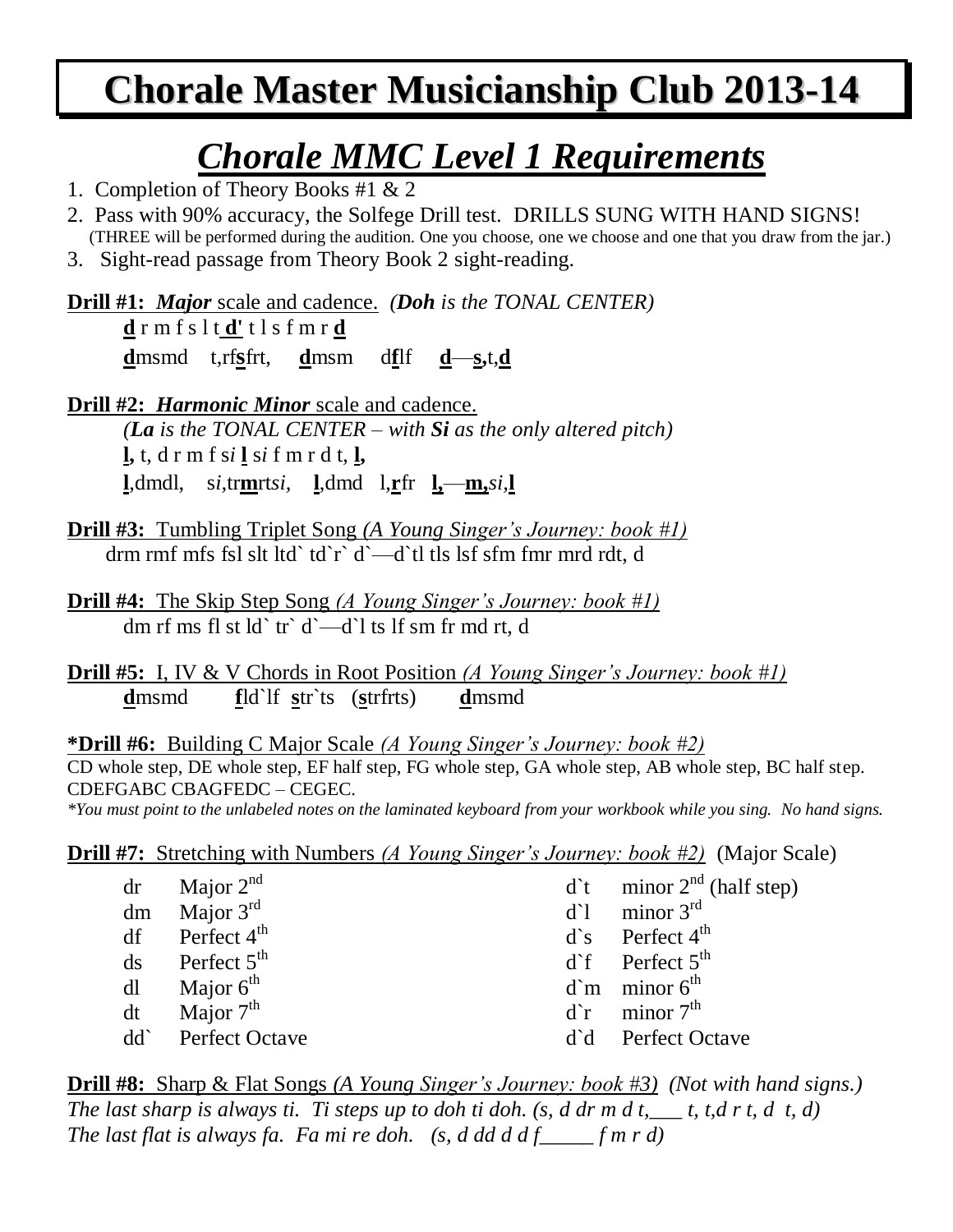### *Chorale Master Musician Level 2 Requirements*

- 1. Completion of Theory Books #1, 2 & 3
- 2. Pass with 90% accuracy, the Solfege Drill Level 2 test. SUNG W/HAND SIGNS (Three will be performed during the audition. One you choose, one we choose & one that you draw from the jar.)
- 3. Sight-read passage from Theory Book 3 sight-reading.

**\*\*Drill #9:** The Fourths Song *(A Young Singer's Journey: book #2)* You will read the music – but without the solfege written under the notes. (note:  $ft$  is an augmented  $4<sup>th</sup>$  – not a perfect  $4<sup>th</sup>$ ) df rs ml  $ft$  sd` lr` tm` d`—d`s tf lm sr fd mt, rl, d

**Drill #10:** *Natural Minor* scale and cadence. *(La is the TONAL CENTER – no altered pitches)* **l,** t, d r m f s **l** s f m r d t, **l,** *(A Young Singer's Journey: Book 4)* **(l**,dmdl, s,t,r**m**rts, **l**,dmd l,**r**fr **l,**—**m,**s,**l,)**

**Drill #11:** *Melodic Minor* scale and cadence. *(Lah is the TONAL CENTER – with Si & Fi)* **l**, t, d r m *Fi* Si **l** S F m r d t, **l**,  $\overline{A}$  *(A Young Singer's Journey: Book 4)* **(l**,dmdl*, si,*t,r**m**rts*i,* **l**,dmd **l**,r*fi*r **l,**—**m,***si,***l)**

**Drill #12:** Ascending and Descending Intervals from **Lah** in the *Natural Minor scale (The intervals in parenthesis are for the Melodic Minor scale – and not required.)*

| 1, t | Major $2^{nd}$                                             | <sup>1</sup> s | Major $2^{nd}$ ( <i>L, Si minor 2nd</i> )        |
|------|------------------------------------------------------------|----------------|--------------------------------------------------|
| 1,d  | minor $3rd$                                                | If             | Major $3^{\text{rd}}$ ( <i>L, Fi minor 3rd</i> ) |
|      | 1,r Perfect $4^{\text{th}}$                                | lm             | Perfect $4^{\text{th}}$                          |
|      | 1,m Perfect $5th$                                          | $\ln$          | Perfect $5th$                                    |
|      | 1,f minor $6^{th}$ ( <i>L,Fi Major</i> $6^{th}$ )          | ld             | Major $6th$                                      |
|      | 1,s minor $7^{th}$ ( <i>L</i> , <i>Si Major</i> $7^{th}$ ) | It.            | minor $7th$                                      |
|      | 1,1 Perfect Octave                                         | П,             | <b>Perfect Octave</b>                            |

**Drill #13:** Building G Major Scale *(A Young Singer's Journey: book #2)(No hand signs)* GA whole step, AB whole step, BC half step, (etc.) *\*You must point to the unlabeled notes on the laminated keyboard from your workbook while you sing.*

**\*\*Drill #14:** The Fifths Song *(A Young Singer's Journey: book #3)* You will read the music – but without the solfege written under the notes.

**d**s **r**l **m**t **f**d` **s**r` **l**m` **t**f` **d**` $-d$ <sup>t</sup> **f** m **l**r **s**d **f**t, **m**l, **r**s, **d**